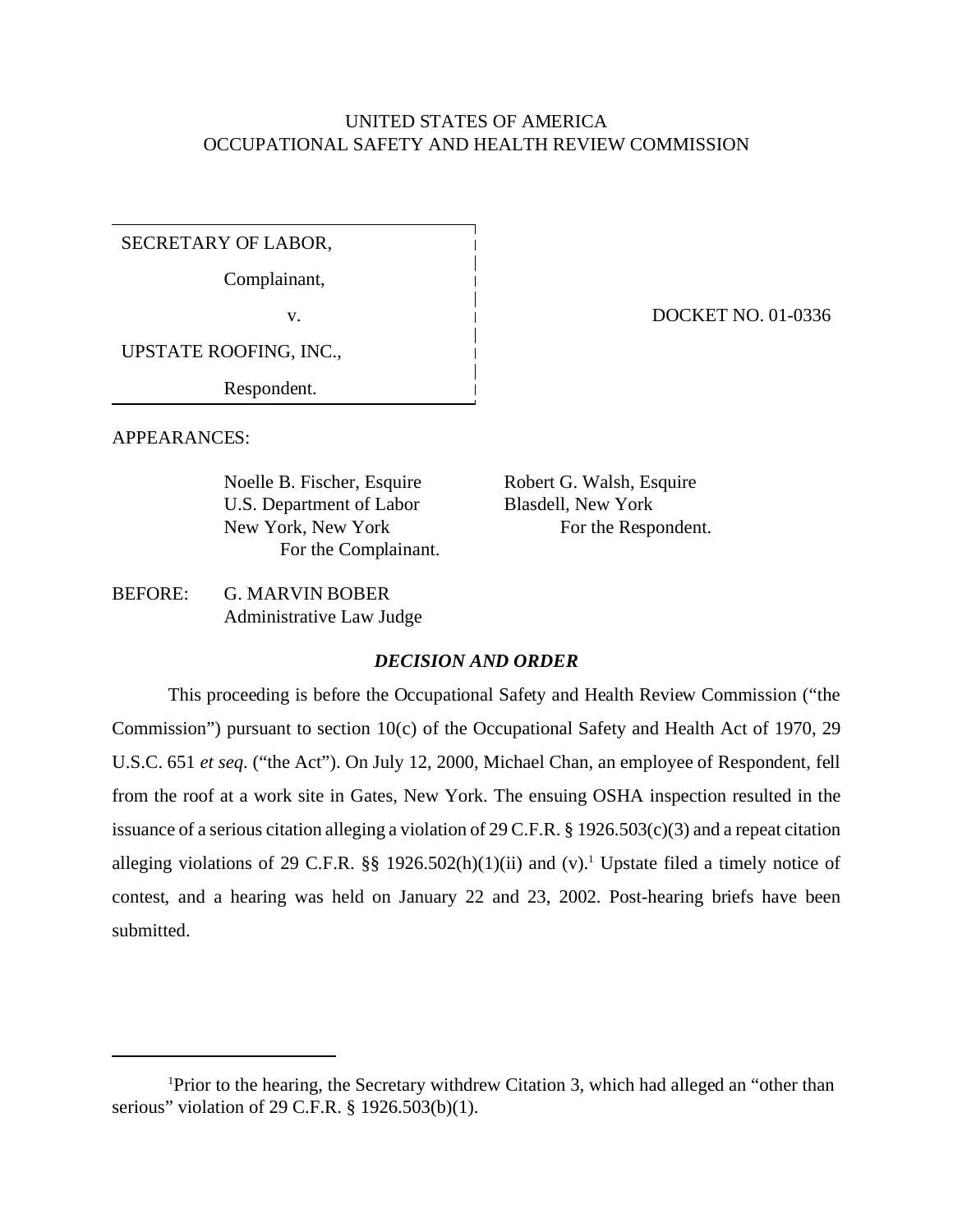### *Jurisdiction*

At all times relevant to this action, Respondent, Upstate Roofing, Inc. ("Upstate"), was a roofing contractor engaged in installing a new roof at the work site. (Tr. 15). Upstate admits in its answer that the Commission has jurisdiction over it and the action. I accordingly conclude that Upstate is an employer within the meaning of section 3(5) of the Act and that the Commission has jurisdiction over the parties and the subject matter of this proceeding.

### *Background and Relevant Testimony*

The building Mr. Chan fell from was a one-story structure that measured 19 feet, 10 inches from the ground to the edge of the roof. The roof was approximately 100 by 250 feet, although the south edge was cut back in two 48-foot-long sections, creating a jogged shape on that side. There were no guardrails around the edge of the roof where the employees were working, and no employees wore safety belts or other protective equipment to prevent them from falling. Instead, Upstate cordoned off the south side of the roof with warning lines located about 26 feet from the edge (the "controlled area"), and the jogged area was thus contained in the controlled area. Upstate also designated employee Guy Nelson Getz to act as the safety monitor. In addition to this responsibility, Mr. Getz passed insulation sheets under the warning line to Mr. Chan, who laid the sheets on the roof. The insulation sheets were 4 feet wide, 8 feet long and 2 3/4 inches thick. They were stored in a pile, in bundles of 20 to 25 sheets. It is not clear from the testimony whether Mr. Getz retrieved the insulation from the pile by bundle or by individual sheet. (Tr. 15-26, 204-205, 216-217, 259, 345, 468-471, 475-77, Exhs. C-3, C-14, R-17).

There are differing accounts concerning the location of the insulation pile and Mr. Getz's activities immediately before the accident. Chad Cooper, formerly an assistant foreman for Upstate, testified that the pile was located in the center of the roof, about 20 feet from the warning line, and that Mr. Getz was "walking back" from the pile when Mr. Chan fell. (Tr. 31-32, 84-85). Ronald Pappin, another former Upstate employee, testified that the pile was about 6 feet away from the warning line, towards the center of the roof. Mr. Pappin estimated that it took Mr. Getz approximately 40 seconds to retrieve the insulation and that this duty required Mr. Getz to turn away from the controlled area. (Tr. 210-218). Mr. Getz testified that the insulation pile was located to his right and in front of him, or in back of him, and that he was able to reach "behind" to retrieve the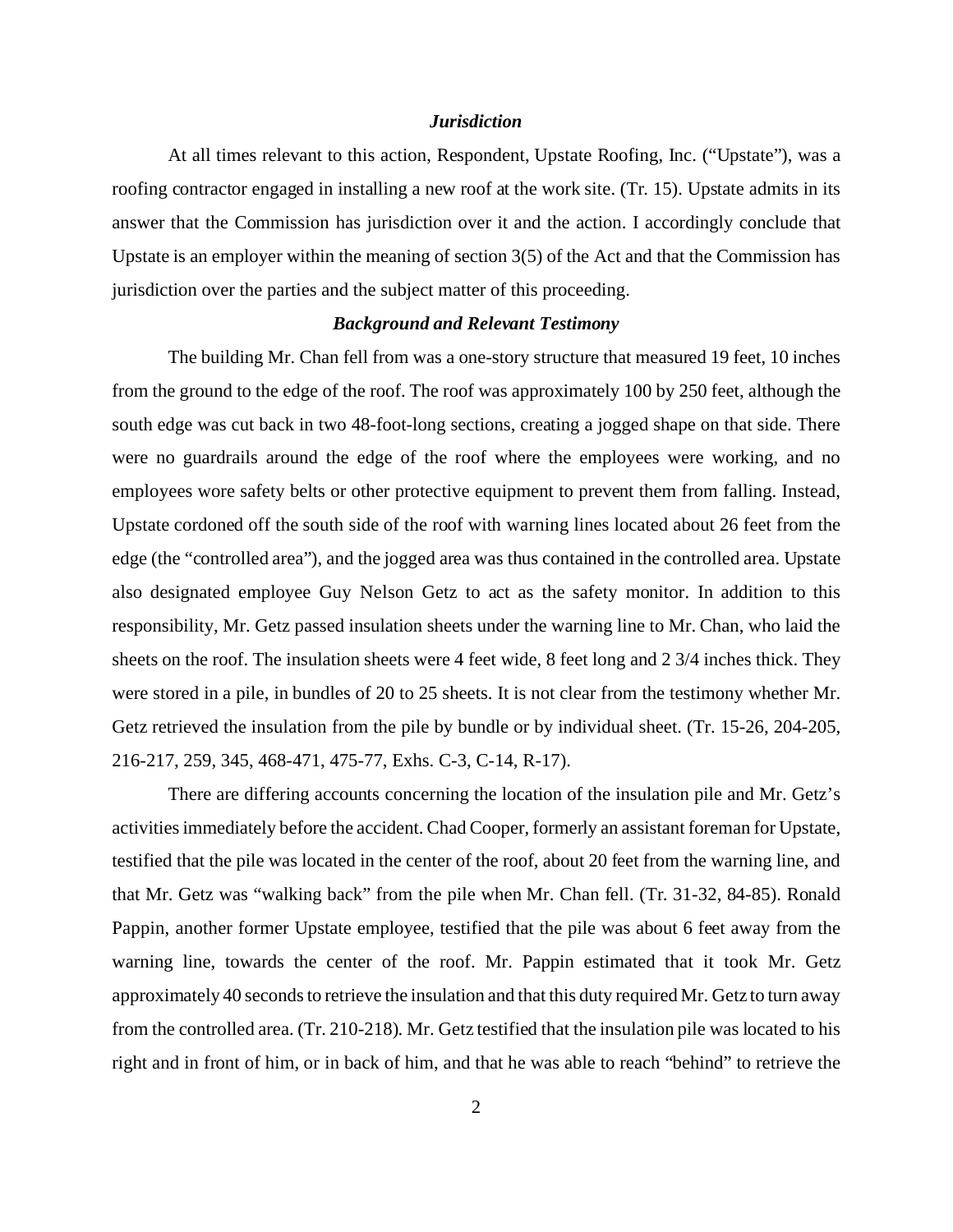insulation without taking his eyes off of Mr. Chan. (Tr. 554-556, 575-577, Exh. R-19). William Santiago, Upstate's foreman, testified that the insulation pile was located to the left of Mr. Getz and that Mr. Getz was able to retrieve the sheets and pass them to Mr. Chan without interfering with his monitoring duties. (Tr. 480, Exh. R-17). Mr. Chan, who had some memory loss from the head injury he sustained in the fall, testified that Mr. Getz was on the ground, operating the forklift, when the accident occurred. (Tr. 163-166).

On the day of the accident Mr. Santiago was working in the controlled area with Mr. Chan, fastening insulation sheets to the roof's membrane. At the time of the accident, Mr. Santiago and Mr. Chan were standing on one of the jogged extensions when Mr. Chan fell backwards into the cut-out area between the jogged extensions. (Tr. 16, 23-28, 304-307, 449-451). Despite the fact that he was the safety monitor, Mr. Getz did not witness the accident. He explained that he had turned his head away from the controlled area at the precise moment Mr. Chan fell, because he thought that somebody had shouted his name. Mr. Getz also testified that, about five minutes before the accident, he had warned Mr. Chan to be careful. (Tr. 555-559).

## *The Secretary's Burden of Proof*

To prove a violation of an OSHA standard, the Secretary has the burden of establishing that:

(1) the standard applies, (2) the employer violated the terms of the standard, (3) Respondent's employees had access to the violative condition, and (4) the employer had actual or constructive knowledge of the violative condition.

*Gary Concrete Prod., Inc.*, 15 BNA OSHC 1051, 1052 (No. 86-1087, 1991).

### *Serious Citation 1, Item 1*

This citation item alleges a violation of the terms of 29 C.F.R. §1926.503(c)(3). The cited standard requires an employer to retrain an employee in fall protection when inadequacies in the employee's knowledge or use of fall protection systems indicate that he has not retained the requisite understanding or skill. The Secretary argues that Mr. Getz allowed his other duties to interfere with his monitoring function, requiring that Upstate retrain him. (Tr. 355-356).

The Secretary met her burden of establishing a violation of the terms of the cited standard. As is discussed below, I find that Mr. Getz was not properly performing the function of safety monitor. The manner in which he retrieved and passed the insulation clearly interfered with his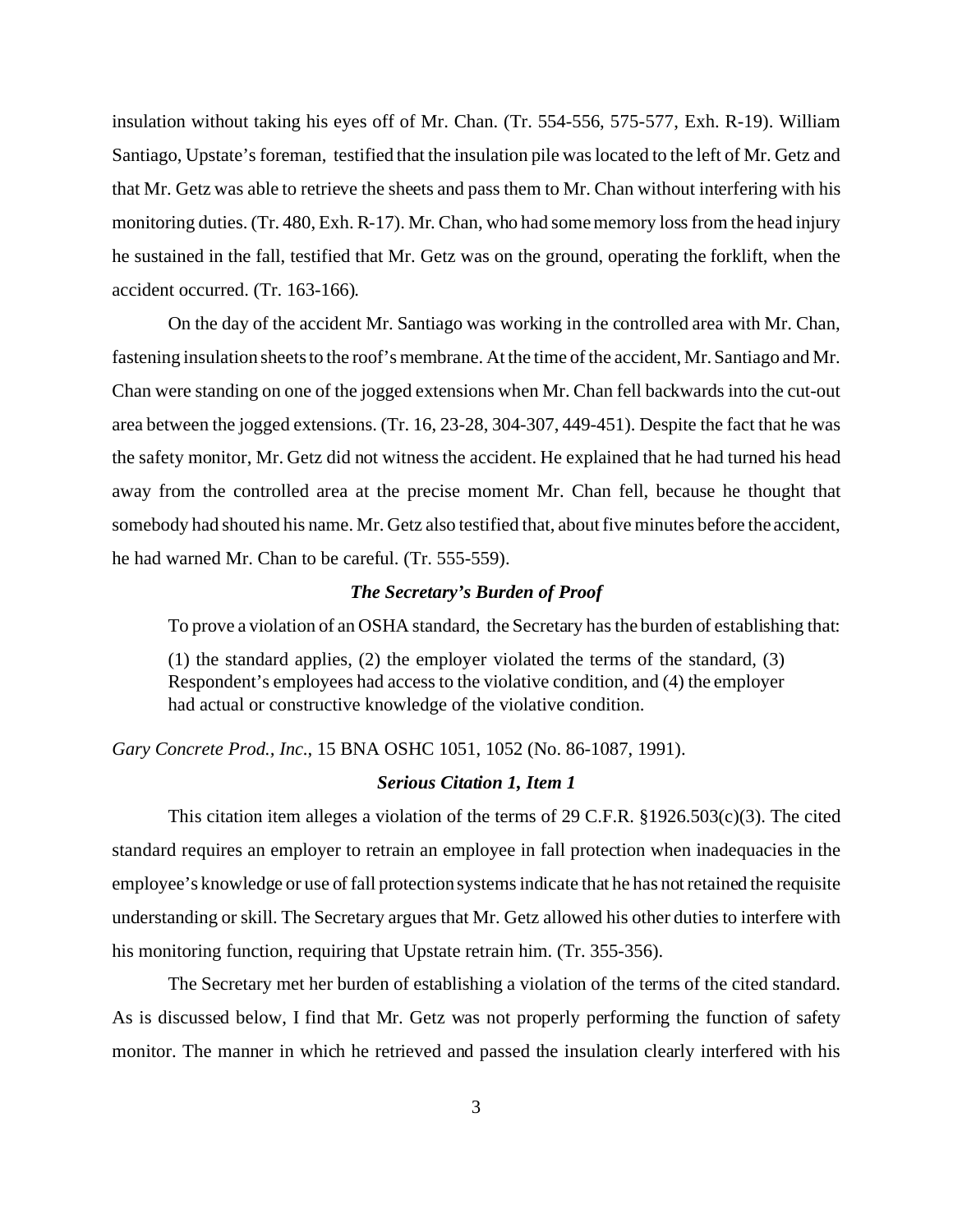safety monitor duties, and it should have been apparent to the on-site foreman that Mr. Getz had not retained the requisite understanding or skill to act as safety monitor. The standard thus applies, and Upstate had an obligation under the standard to retrain Mr. Getz. The on-site foreman could easily have retrained Mr. Getz but made no effort to do so, and, therefore, the terms of the standard were violated. The fact that Mr. Chan and Mr. Santiago were working in the controlled area near the edge of the roof demonstrates that Upstate employees were exposed to the hazard.

I also find that Upstate had knowledge of the violation. Mr. Santiago was present on the roof for 30 minutes while Mr. Getz was retrieving and passing insulation and also acting as safety monitor. Mr. Santiago should have known Mr. Getz could not do both jobs, given the location of the insulation pile in relation to the controlled area and the size of the sheets. Mr. Santiago was in charge of the work and the manner it was to be done, and he was also responsible for ensuring that appropriate safety measures were taken. (Tr. 16, 133-134, 449-451). He was thus in a supervisory role, and, under Commission precedent, his knowledge is imputed to his employer. *See Halmar Corp.*, 17 BNA OSHC 1014 (No. 94-2043, 1997). This violation is affirmed.

The Secretary has classified this item as a serious violation and has proposed a penalty of \$3,000.00. I find the classification appropriate due to the serious nature of the injuries which could, and did, occur because the safety monitor lacked the understanding and skill necessary to safely perform his job. The violation was given a high severity, based on the serious nature of the potential injuries and the proximity to the edge of the exposed employees. An adjustment to the penalty was made for the company's size, but there were no adjustments for good faith or history. (Tr. 357-358). I find the proposed penalty appropriate, and, accordingly, a penalty of \$3,000.00 is assessed.

#### *Repeat Citation 2, Item 1*

This item alleges a violation of the terms of 29 C.F.R. § 1926.502(h)(1)(ii), which requires a safety monitor to warn an employee when it appears that the employee is unaware of a fall hazard or is acting in an unsafe manner. The OSHA compliance officer ("CO") who conducted the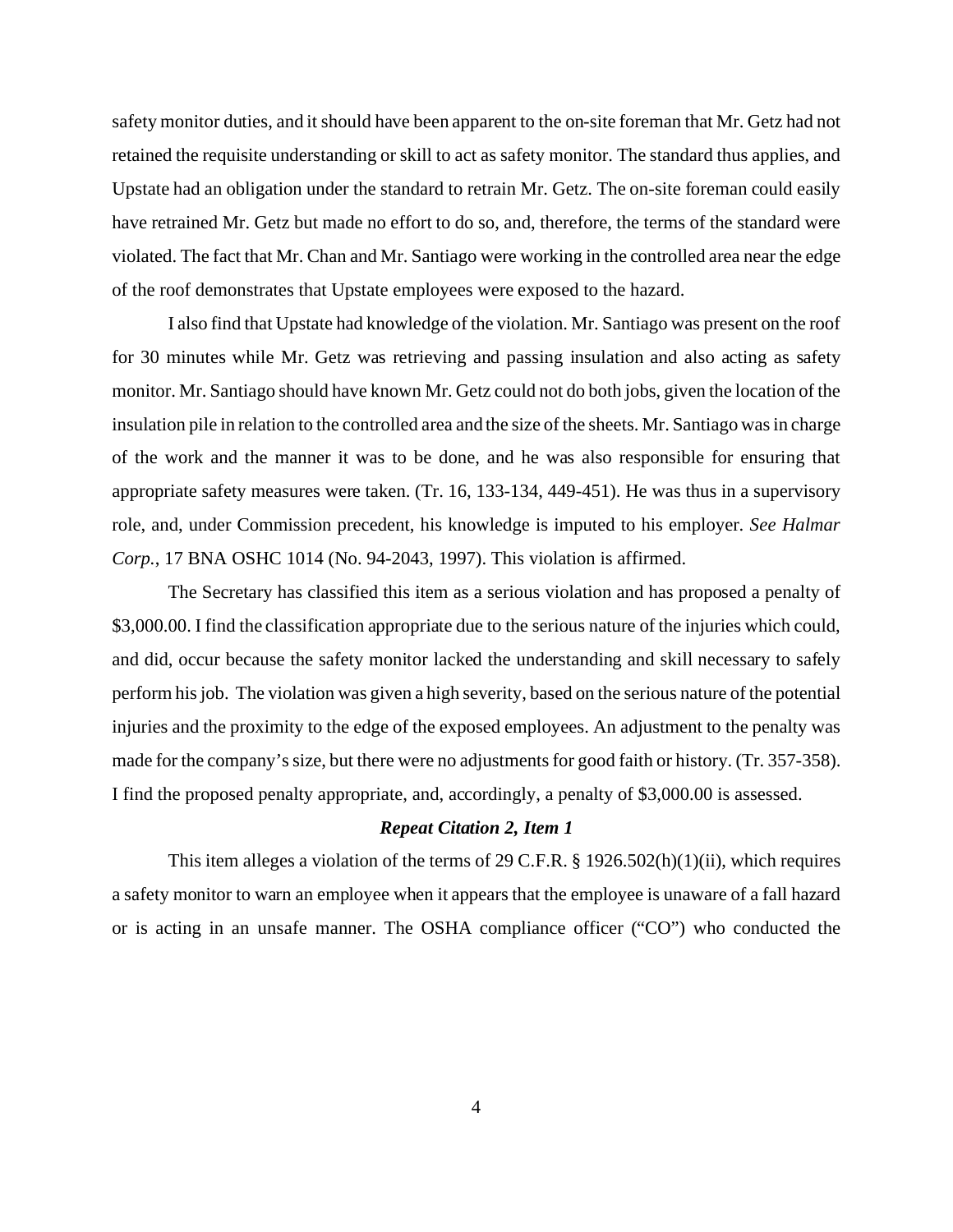inspection recommended the issuance of this item because Mr. Chan allegedly was not warned that he was near the edge and exposed to a fall hazard.<sup>2</sup> (Tr. 358-359).

The Secretary's proof fell short of establishing either that Mr. Chan appeared to be either unaware of the fall hazard or acting in an unsafe manner. Rather, the evidence demonstrates that Mr. Chan was aware that his duties on that day would take him into a controlled area and close to the roof's edge. (Tr. 143). At best, there was some evidence indicating that Mr. Chan was possibly not facing the edge while he was laying insulation down, and that at some point, he was observed within one foot from the edge. (Tr. 144, 212, 236). The standard, however, speaks in terms of whether an employee *appears* to be acting in an unsafe manner, and the evidence did not persuade me that this element was proven. The Secretary submitted no evidence with respect to how long Mr. Chan was observed within one foot of the edge or how long he remained with his back to the edge, and whether this was apparent to the safety monitor. Nor was there any evidence that Mr. Chan was seen horsing around or otherwise appeared to be acting in an unsafe manner. Indeed, the Secretary makes no argument with respect to the applicability of the standard, and the CO offered no testimony in this regard.<sup>3</sup> The Secretary thus failed to show that the standard applies, and this citation item is vacated.

### *Repeat Citation 2, Item 2*

This citation item alleges a violation of the terms of 29 C.F.R. § 1926.502(h)(1)(v). The standard provides that the safety monitor "shall not have other responsibilities which could take the monitor's attention from the monitoring function." The standard applies, as Upstate had designated a safety monitor for the protection of the roofers working in the controlled area.

I also find that Mr. Getz's other responsibilities in fact took his attention away from his monitoring function. It is clear that a safety monitor is not completely prohibited from having other

<sup>&</sup>lt;sup>2</sup> Mr. Getz testified that he had warned Mr. Chan to be careful about five minutes before the accident. (Tr. 587-191). No other witness testified to having heard such a warning, and it should be noted that I have found Mr. Getz to be an unreliable witness. My resolution of this item, however, makes it unnecessary to address the credibility of this particular statement.

<sup>&</sup>lt;sup>3</sup> The CO apparently believed that the standard applied solely because Mr. Chan fell. (Tr.358-359). While I am well aware of the accident in this case, that an accident occurred does not, in and of itself, prove that the standard applies.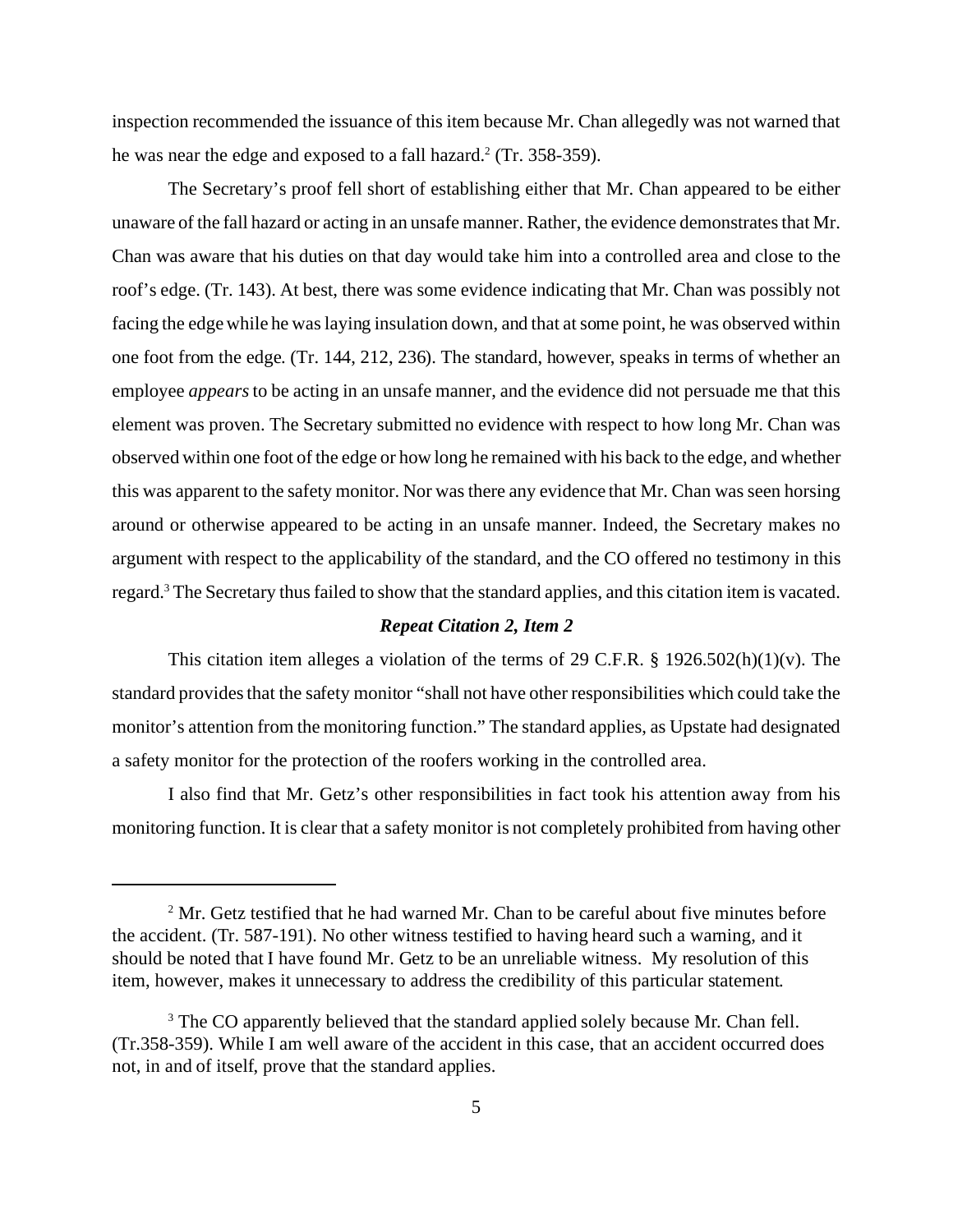responsibilities. He may not, however, be so busy with other responsibilities that the monitoring function is encumbered. *Beta Constr. Co.,* 15 BNA OSHC 1435 (No. 91-102, 1993). In this case, regardless of the exact location of the insulation pile, it is evident that its placement required Mr. Getz to turn his back on the controlled zone for a period of time, on a regular basis. The sheets were 4 feet by 8 feet, and it would have been difficult, if not impossible, for Mr. Getz to simply reach over to the pile, grab a sheet with one hand, and pass it under the warning line, while observing the employees in the controlled area, and this is so even if he were retrieving the sheets individually rather than in bundles. Indeed, Mr. Getz admitted that Mr. Chan had to use both hands just to slide each sheet into place. Further, the wind was blowing on the morning of the accident, which likely caused the sheets to be especially unwieldy. (Tr. 18, 32, 216-217, 360-361, Exh. C-4, p. 249). It is also significant that Mr. Getz did not see the accident, (Tr. 557), which supports the finding that his activities took his attention away from his monitoring function.<sup>4</sup> The Secretary has thus proven the terms of the standard were violated. In addition, the Secretary has met her burden of showing that employees were exposed to the cited hazard, as Mr. Chan and Mr. Santiago were both working in the controlled area and were exposed to the danger of falling 19 feet, 10 inches to the ground.

I also conclude that Upstate had knowledge of the violation. Mr. Getz's activities were in plain view of Mr. Santiago, who clearly knew that Mr. Getz was retrieving insulation from the pile and passing sheets to Mr. Chan. The size of the sheets and the location of the pile required Mr. Getz to turn his focus away from the employees working in the controlled area, and Mr. Santiago should thus have been aware that Mr. Getz was unable to effectively perform his monitoring function. As the foreman, Mr. Santiago's knowledge is imputed to the company. *See Halmar Corp.*, *supra*.

Upstate argues that Mr. Getz maintained visual contact with Mr. Chan and Mr. Santiago and that he was able to reach for the insulation sheets and take them to the workers without interfering with his ability to monitor them. Upstate also argues that this is a common practice in the industry and that the Secretary's witnesses who testified about Mr. Getz's activities were not credible. These arguments are not persuasive. Not only was Mr. Getz's testimony contrary to that of the Secretary's

<sup>4</sup>As discussed *infra,* I did not find Mr. Getz to be a credible witness. I also did not find believable his excuse for why he did not observe the accident.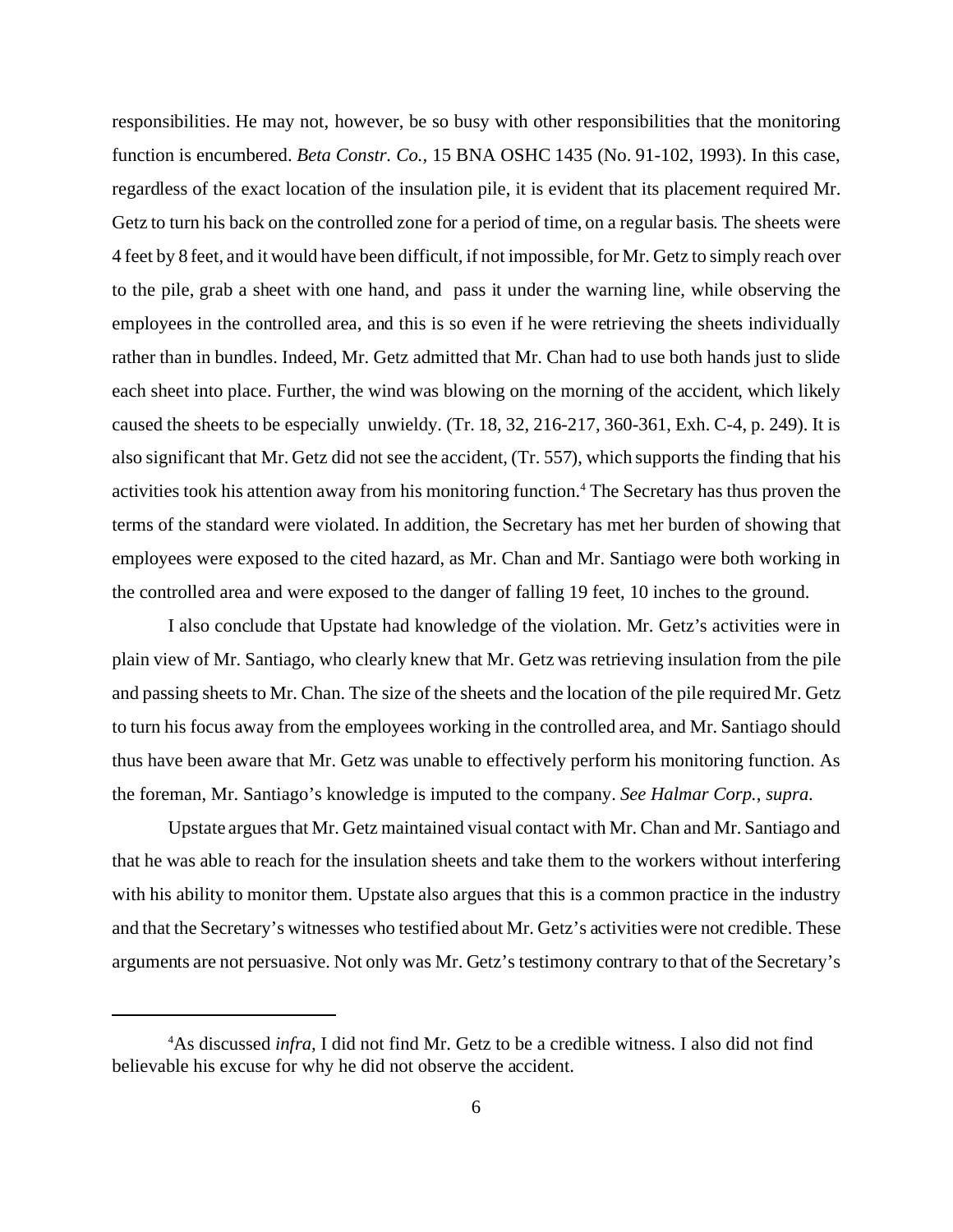witnesses and his own foreman, it was internally inconsistent. In this regard, I note that he testified both that the pile was not behind him and that it was behind him but that, in any case, he could reach it to retrieve the sheets without turning his back on Mr. Chan and Mr. Santiago. His testimony was also contrary to his signed statement, in which he claimed that another employee handed him the sheets. (Tr. 579, Exhs. C-4, R-20). Further, Mr. Getz's excuse as to why he did not see the accident was simply not believable; I found his story to be a convenient fabrication that no other witness corroborated.<sup>5</sup> For these reasons, as well as his demeanor on the stand and the evasive manner in which he responded to questions, I find that Mr. Getz was not a credible witness.<sup>6</sup>

I have considered Upstate's argument that Mr. Cooper and Mr. Pappin were biased against the company. (Tr. 102-105). I observed these witnesses on the stand, however, and the manner in which they responded to questions. I found them both to be credible witnesses with respect to their recollections of the accident and the location of the insulation pile, even though Mr. Cooper recalled its distance from the warning line to be about 20 feet and Mr. Pappin recalled that distance to be about 6 feet. Nevertheless, even if I were to discredit their testimony, I would still conclude that Mr. Getz was unable to perform his function as safety monitor, based on the other credible testimony in this case and, in particular, Mr. Santiago's testimony about the location of the insulation pile. This citation item is accordingly affirmed.

The Secretary has classified this item as "repeated." To establish that a violation is repeated, the Secretary must show that there was a final Commission order against the same employer for a substantially similar violation at the time of the alleged repeated violation. *Potlach Corp*., 7 BNA OSHC 1061, 1064 (No. 16183, 1979). A key factor is whether the two violations resulted in

 $5$ As further evidence of the inconsistency of Mr. Getz's testimony, he claimed during his deposition that someone had shouted "Nelson," causing him to turn his head, despite the fact that "everybody" calls him "Guy." At the hearing, on the other hand, he testified that he is commonly known as "Nelson." (Tr. 535, Exh. C-3).

<sup>&</sup>lt;sup>6</sup> I similarly discredit Mr. Chan's testimony that Mr. Getz was operating a forklift at the time of the accident. (Tr. 164). This, too, was inconsistent with all the other witness accounts. Moreover, it makes no logical sense, as the forklift was used on the day of the accident solely to place tools on the roof, which, of necessity, took place before the crew began work. (Tr. 225). Finally, as noted above, Mr. Chan himself admitted to having sustained memory loss.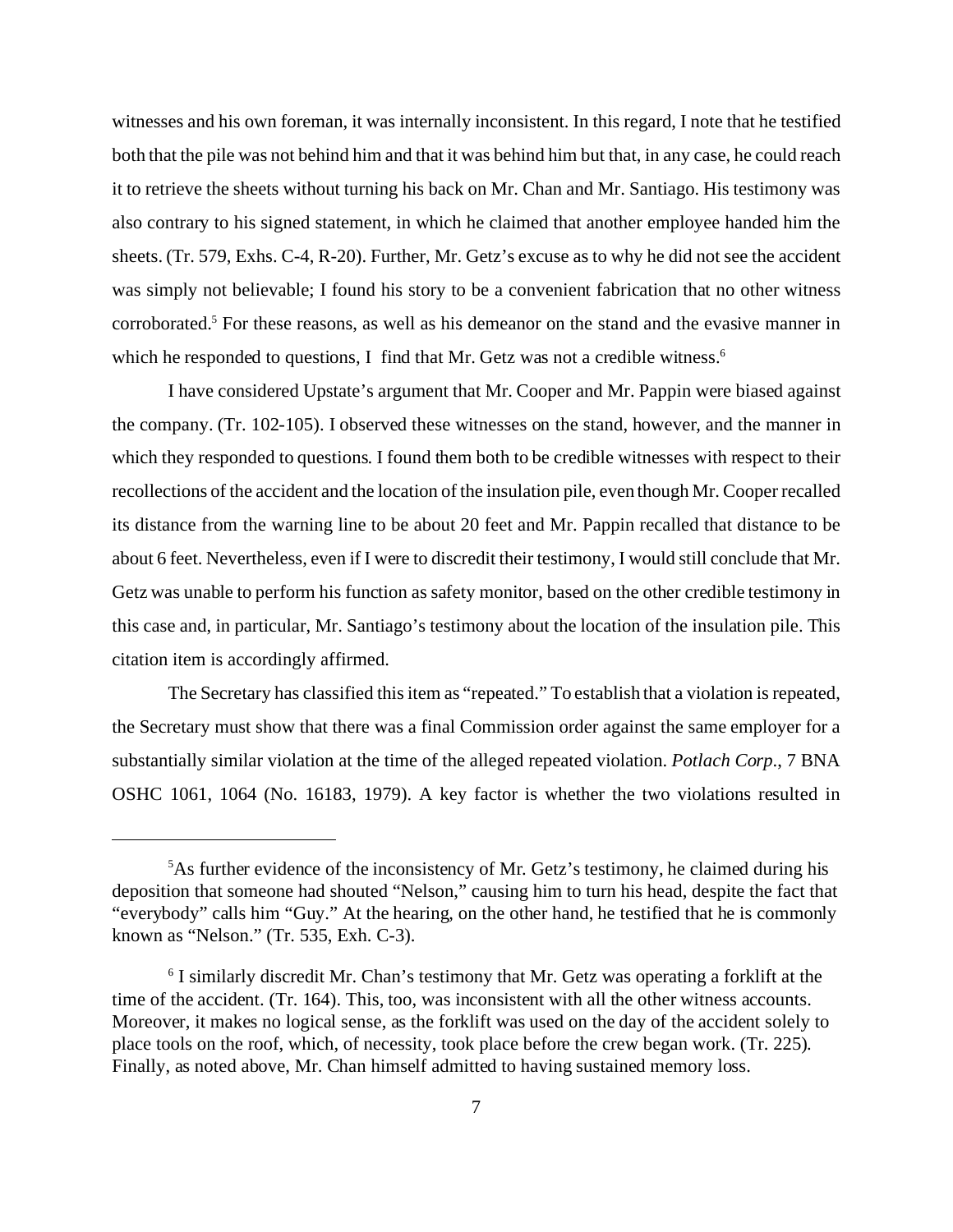substantially similar hazards. *Amerisig Southeast, Inc.,* 17 BNA OSHC 1659, 1661 (No. 93-1429, 1996), *aff'd without published opinion*, 17 F.3d 1433 (11th Cir. 1997). The evidence demonstrates that there were three prior final orders for violations of fall protection standards against Upstate. Specifically, citations alleging violations of 29 C.F.R. §1926.501(b)(1) and 29 C.F.R. §1926.501(b)(10) became final orders of the Commission on June 29, 1998, and a citation alleging a violation of 29 C.F.R. § 1926.501(b)(11) became a final order of the Commission on May 11, 2000. (Exhs. C-5-13). In these previous cases, Upstate employees were not provided with an appropriate fall protection safety program and, as a result, were exposed to the hazard of falling from roofs. This hazard is precisely the hazard to which Mr. Chan and Mr. Santiago were exposed. I thus find that the prior violations are substantially similar to the one in this case, and this item is affirmed as repeated.

The Secretary has proposed a penalty of \$15,000.00 for this item. The gravity of the violation was high, in that two employees were exposed to death or serious injury from falling almost 20 feet to the ground. No adjustments to the penalty were made for good faith or history, but an adjustment for size was made due to the size of the employer's business. (Tr. 359-361). I find the Secretary's proposed penalty to be appropriate, and a penalty of \$15,000.00 is therefore assessed.

### *ORDER*

Based on the foregoing decision, the disposition of the citation items, and the penalties assessed therefor, is as follows:

| <b>Citation</b><br><b>Item</b> | <b>Violation</b>     | <b>Disposition</b> | <b>Classification</b> | <b>Penalty</b> |
|--------------------------------|----------------------|--------------------|-----------------------|----------------|
| Citation 1<br>Item 1           | \$1926.503(c)(3)     | Affirmed           | Serious               | \$3,000.00     |
| Citation 2<br>Item 1           | \$1926.502(h)(1)(ii) | Vacated            |                       |                |
| Citation 2<br>Item 2           | \$1926.502(h)(1)(v)  | Affirmed           | Repeated              | \$15,000.00    |
| Citation 3<br>Item 1           | \$1926.503(b)(1)     | Vacated            |                       |                |